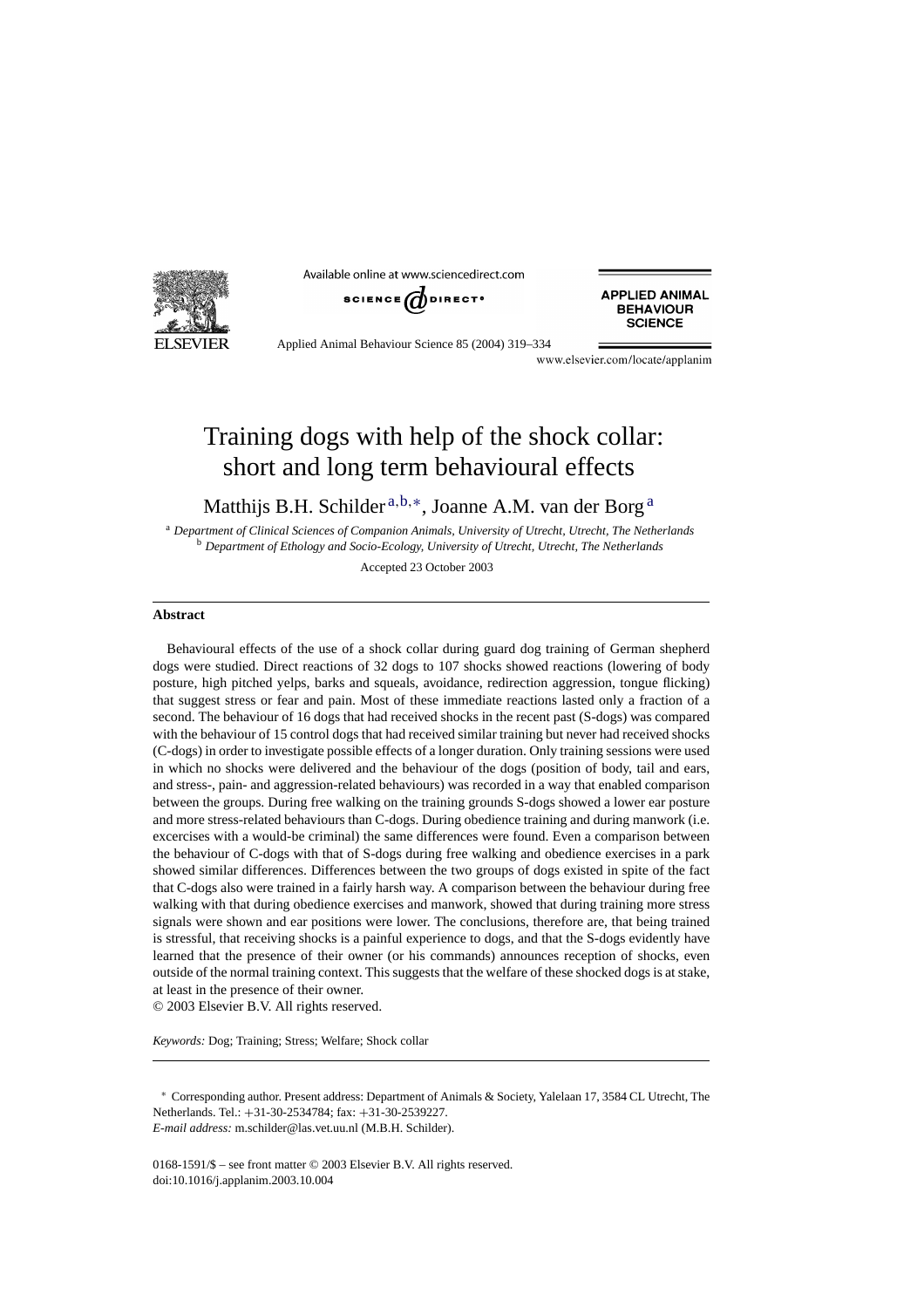# **1. Introduction**

A large variety of training methods are currently being used in dog training. These run from very "friendly" methods (e.g. clicker training) to the use of apparently harsh methods, like beatings and use of electronic and other equipment, that could cause wounds, pain and mental harm to the animals.

For many decades the electric collar was being used in the Netherlands, especially in training of police and guard dogs and for hunting and rescue work. The electric collar consists of a collar that includes a battery and electrodes, and a remote control, through which the trainer can deliver shocks of various durations and intensities to the dog. Some types of collar can be tuned finely to the sensitivity of the dog being trained; other types possess only a limited possibility of adaptation. Some collars include a feature to warn the dog by sounding a beep, before a shock is delivered. Shock duration may vary from 1/1000 of 1–30 s; shock intensity will vary with coat structure and humidity, but in general a current of a few thousand volts is used. Shocks are used mostly as a punishment, although some manufacturers promote the electric collar by stating that it should be used as a negative reinforcer, e.g. using the alleviation of pain after a series of very mild shocks has been delivered as a reward. Use of the shock collar has been promoted by [Tortora \(1982, 1984\).](#page-15-0) Previously, shock has been used in research into avoidance learning in dogs [\(Solomon and](#page-15-0) [Wynne, 1953; Church et al., 1966\).](#page-15-0)

Although the pros and cons of the use of this type of collar have been evaluated by [Polski](#page-15-0) [\(1994\), a](#page-15-0)nd some descriptive data on the behavioural reactions of dogs to shocks has been provided by [Feddersen-Petersen \(1999\),](#page-15-0) no systematic investigations regarding possible long term effects of the use of the collar have been published. Only one study ([Beerda](#page-15-0) [et al., 1997\)](#page-15-0) showed behavioural and cortisol effects upon the reception of some shocks in laboratory dogs, that suggests that shocks are unpleasant. However, the results of this study cannot be applied to the actual dog-training situation for several reasons. First, the laboratory dogs did not expect any punishment at all; therefore their reactions could well be much stronger than those of dogs during training. Secondly, dogs in guard and police dog training are of another breed and thirdly, they are very excited during training. This could well influence pain sensitivity. Therefore, we set out to investigate the direct behavioural reactions of dogs upon receiving a shock during training, with the aim of finding what behavioural responses are elicited by the reception of a shock. We were interested especially in finding occurrences of pain, fear, avoidance, pain-induced aggression and submission. Secondly, we wanted to investigate what the long-term impact of shocks could be. Our reasoning, regarding the negative impact shocks could have on the dog's welfare, was the following. Suppose, that reactions to a shock only would involve cessation of the unwanted behaviour, then the impact on welfare could be assessed as negligible. Suppose, however, that signals suggesting pain and fear were shown concomitantly. Then, the impact should be considered as being larger. But, if the behavioural signals would fade after shocking was terminated and the dogs would behave completely normal thereafter, then the welfare implications should be evaluated as present but minimal. But if on the training grounds, and when no training was occurring, one could distinguish dogs that had received shocks in the past from dogs that had never received shocks, then the impact of shocks should be regarded as much greater and an interpretation of these shocks as "traumatic experiences" is likely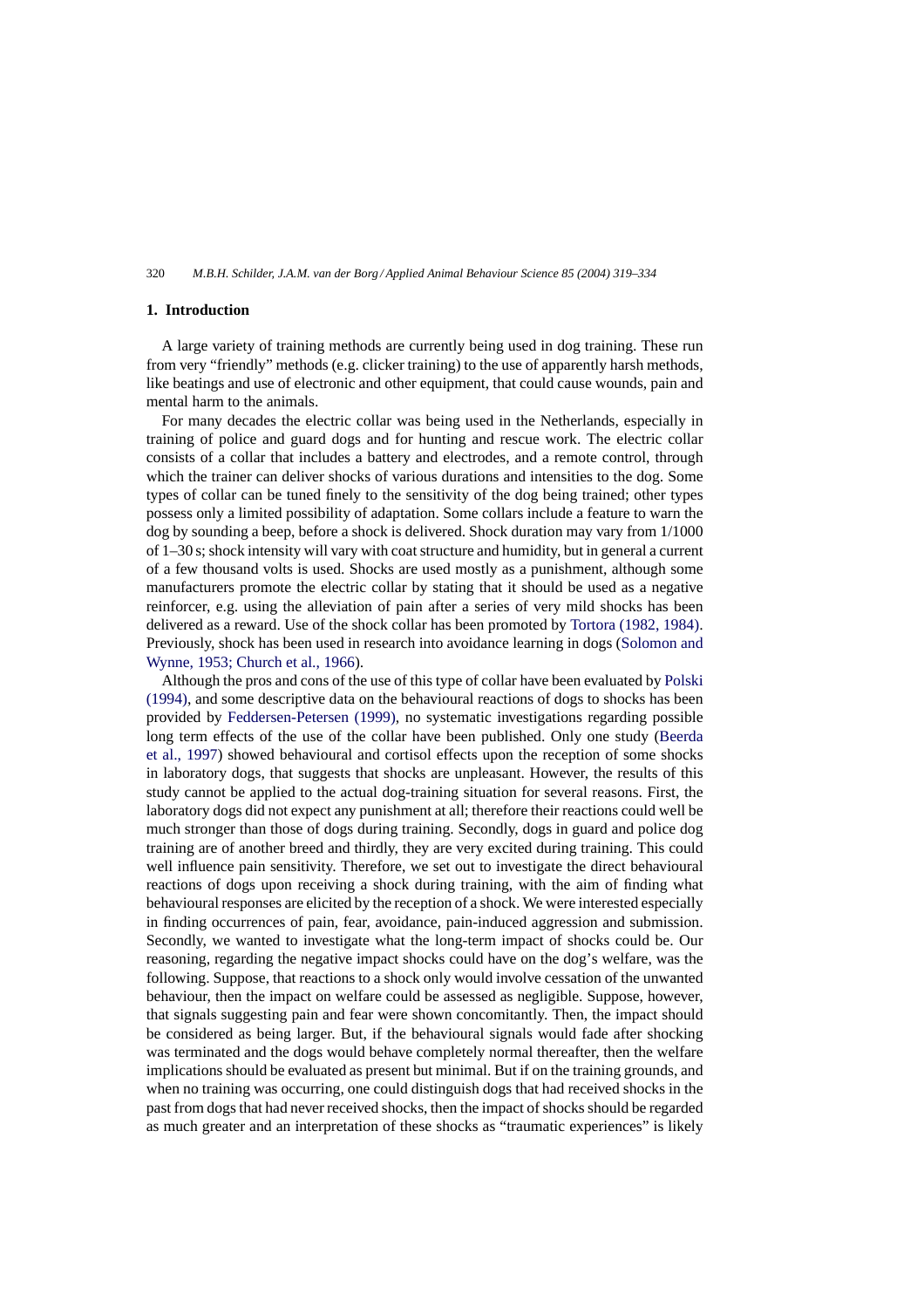to be accurate. In that case, the dogs should have associated getting shocked with being on the training grounds. Evidence would be stronger if shocked dogs could be distinguished from non-shocked controls outside of the training grounds. This would hold if the dogs had learned to associate their handler, or being ordered around, with the reception of shocks. In that case, shocking must indeed have been perceived as aversive by the dogs. In the latter case, a long-term impact on welfare is quite likely. On this basis we investigated the behaviour of shocked and non-shocked control dogs before and during training and also during a walk in a park, with the aim to find out if there were indications, that once shocked, dogs were indeed more fearful than non-shocked controls. We limited ourselves to behavioural reactions and omitted cortisol or other measures of physiological nature, because dogs during training are highly excited, which in our belief would render such measures useless. Also, measurements would tend to disrupt training, which would make cooperation by trainers and handlers impossible.

# **2. Materials and methods**

We studied the direct behavioural reactions upon administration of shocks to 15 dogs that were trained for the official (IPO) certificate as police service dogs. These were five Malinois crosses, one pure bred Malonois, eight German Shepherds and one Rottweiler (all intact males). We also were allowed to study 31 more dogs that followed standard watchdog training for a comparable (VH3) certificate, the highest possible in this type of training. All of these dogs were adult German Shepherds. Sixteen dogs (2 females, 14 males) had received shocks during training and 15 dogs (3 females, 12 males), that never had received shocks, were control dogs. Some control dogs were trained on the same training grounds and with the same trainer as some shocked dogs. These 31 dogs, their handlers and their trainers belonged to five different training groups, spread over the Netherlands. The group of 31 dogs was used not only to study direct behavioural effects of shocks, but also to compare the behaviour of shocked versus control dogs. We had no influence upon the methods and aids the trainers used during the training sessions we observed. During the training sessions, we only asked the handlers to walk their dogs and to perform some standard obedience exercises, as explained below.

To assess direct effects, we filmed training sessions on videotape using a Canon UC-X30 Hi-8 camera with  $40\times$  digital zoom, and analysed these tapes later on, using standard video equipment. In this way we sampled 107 shocks, delivered to 32 different dogs. The samples were analysed by one–zero sampling of the behavioural reactions [\(Martin and Bateson,](#page-15-0) [1993\),](#page-15-0) using the behavioural elements and postures given in [Tables 1 and 2.](#page-3-0) The durations of most reactions to shocks were immeasurably short, possibly due to the fact that dogs were asked to obey some command or take some action immediately afterwards. Afterwards, we checked with the trainers to accurately determine the number of shocks that had been given.

Subsequently, we filmed and analysed two training sessions of the shocked dogs to asses the reliability of our observation methods.

Data from shocked and control dogs that were used for comparisons were taken from training sessions during which no shocks were applied, in order to avoid possible confusion with direct effects. On the training grounds, we filmed three separate sequences for both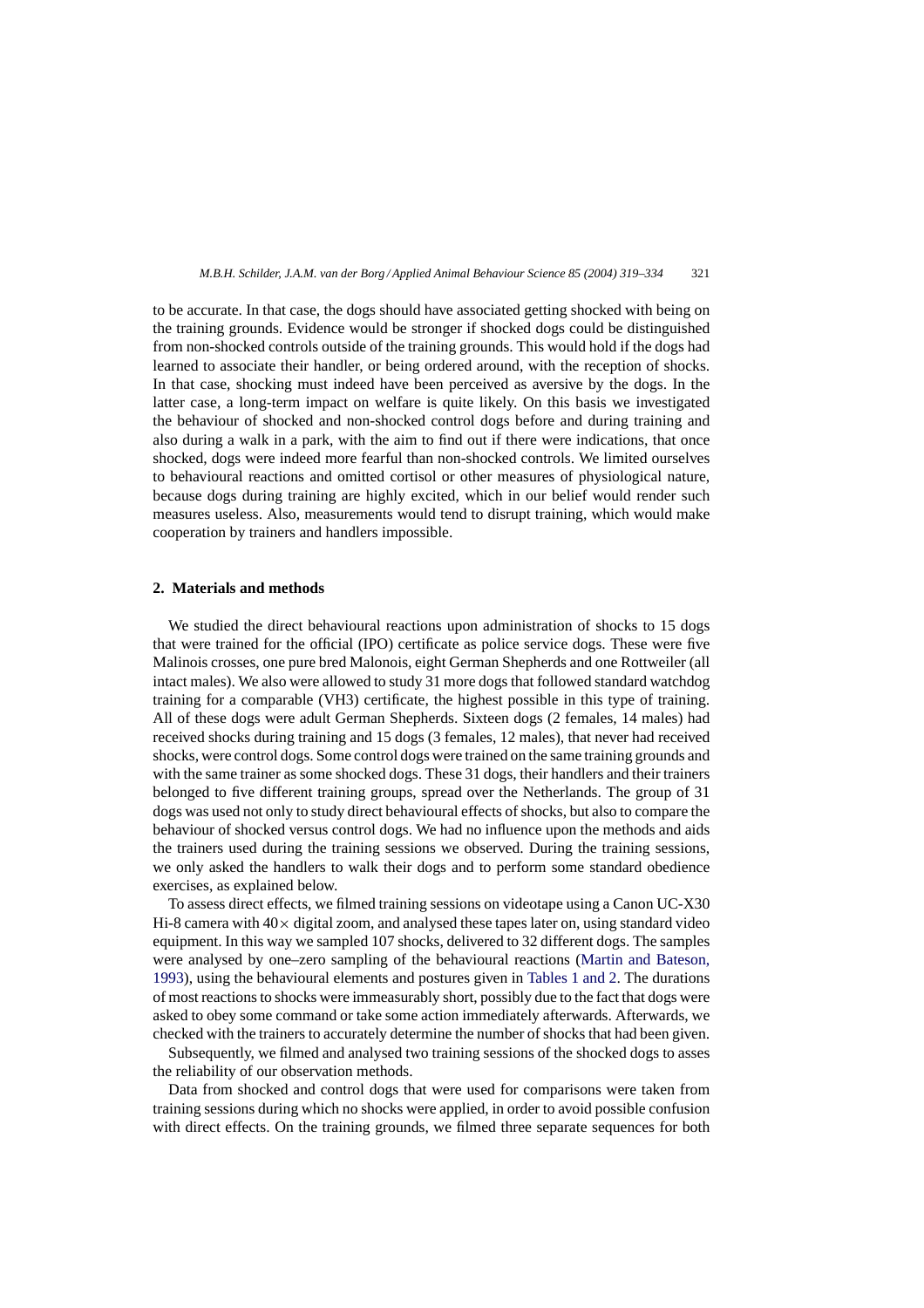| Eal, tail and body position |                        |  |
|-----------------------------|------------------------|--|
|                             | Description            |  |
| Ear positions               |                        |  |
| Pinnae maximally backwards  |                        |  |
| Pinnae backwards            | The pinnae are backw   |  |
|                             | buckled, they are in o |  |
|                             | not flat in the neck   |  |
| Pinnae partly backwards     | The pinnae turned ba   |  |
|                             | is completely visible  |  |
| Neutral ears                | Pinnae partly sidewar  |  |
|                             | openings are partly vi |  |
| Pinnae partly high          | Position between neu   |  |
| Pinnae maximally forward    | Pinnae maximally for   |  |

# <span id="page-3-0"></span>Table 1 Ear, tail and body position

| Pinnae backwards                          | The pinnae are backwards for more than half, are upright of<br>buckled, they are in one line with the stop of the nose and are<br>not flat in the neck |  |
|-------------------------------------------|--------------------------------------------------------------------------------------------------------------------------------------------------------|--|
| Pinnae partly backwards                   | The pinnae turned backwards halfway and upwards; opening<br>is completely visible from the side                                                        |  |
| Neutral ears                              | Pinnae partly sidewards and completely upwards, ear<br>openings are partly visible from the side.                                                      |  |
| Pinnae partly high                        | Position between neutral and high                                                                                                                      |  |
| Pinnae maximally forward                  | Pinnae maximally forwards and turned towards another and<br>forwards. Inside of pinnae not visible from the side.                                      |  |
| Tail positions                            |                                                                                                                                                        |  |
| Tail very low                             | Tail tugged between hind legs                                                                                                                          |  |
| Tail low                                  | Upper side of tail against back, tail forms an S.                                                                                                      |  |
| Tail half low                             | Tail lower than neutral                                                                                                                                |  |
| Tail is neutral                           | Tail follows line of lower back of dog and appears not above<br>the line of the back                                                                   |  |
| Tail half high                            | Tail is held above the contour of the back                                                                                                             |  |
| Tail high                                 | Tail in a maximally high position                                                                                                                      |  |
| Body positions while walking and standing |                                                                                                                                                        |  |
| Normal sit                                | Sit in a normal position: legs stretched and head held                                                                                                 |  |
| Shoulders                                 | While sitting the shoulders are withdrawn                                                                                                              |  |
| Walk normal                               | Walks with straight, legs not flexed                                                                                                                   |  |
| Bent legs                                 | Walks with flexed hind legs                                                                                                                            |  |
| Completely flexed                         | Walks with flexed fore and back legs                                                                                                                   |  |
| Crouch stalk                              | Walks with strongly flexed fore and hind legs                                                                                                          |  |

groups of dogs. First, a "free" walk on the leash, lasting about 2 min. No orders were given to the dogs; secondly, obedience work which included exercising the following commands: sit and down in motion, heeling in slow, normal and fast walking speed with changes of direction, and recall to the handler; thirdly, protection work. This protection work included a number of exercises (search for criminal, hold and bark at criminal, escape and defence, followed by attack by the criminal, and finally, transport back). Also, we filmed these 31 dogs, while being walked in a park. There, the handlers were asked to walk the dog in a "free-walk on the leash", and subsequently to perform the same series of obedience exercises as done on the training grounds. This enabled us to make the following comparisons (see [Fig. 1\):](#page-5-0)

The data were sampled in the following way: We used an extensive ethogram, including separate ear, tail and body positions (Table 1) in addition to a number of behaviours ([Table 2\).](#page-4-0) Some behaviours or postures could only be scored in specific contexts, as indicated in [Table 2.](#page-4-0)

It appeared, that the execution of the exercises we had filmed varied to a large degree. In order to sample data from the two groups of dogs that could be compared, we singled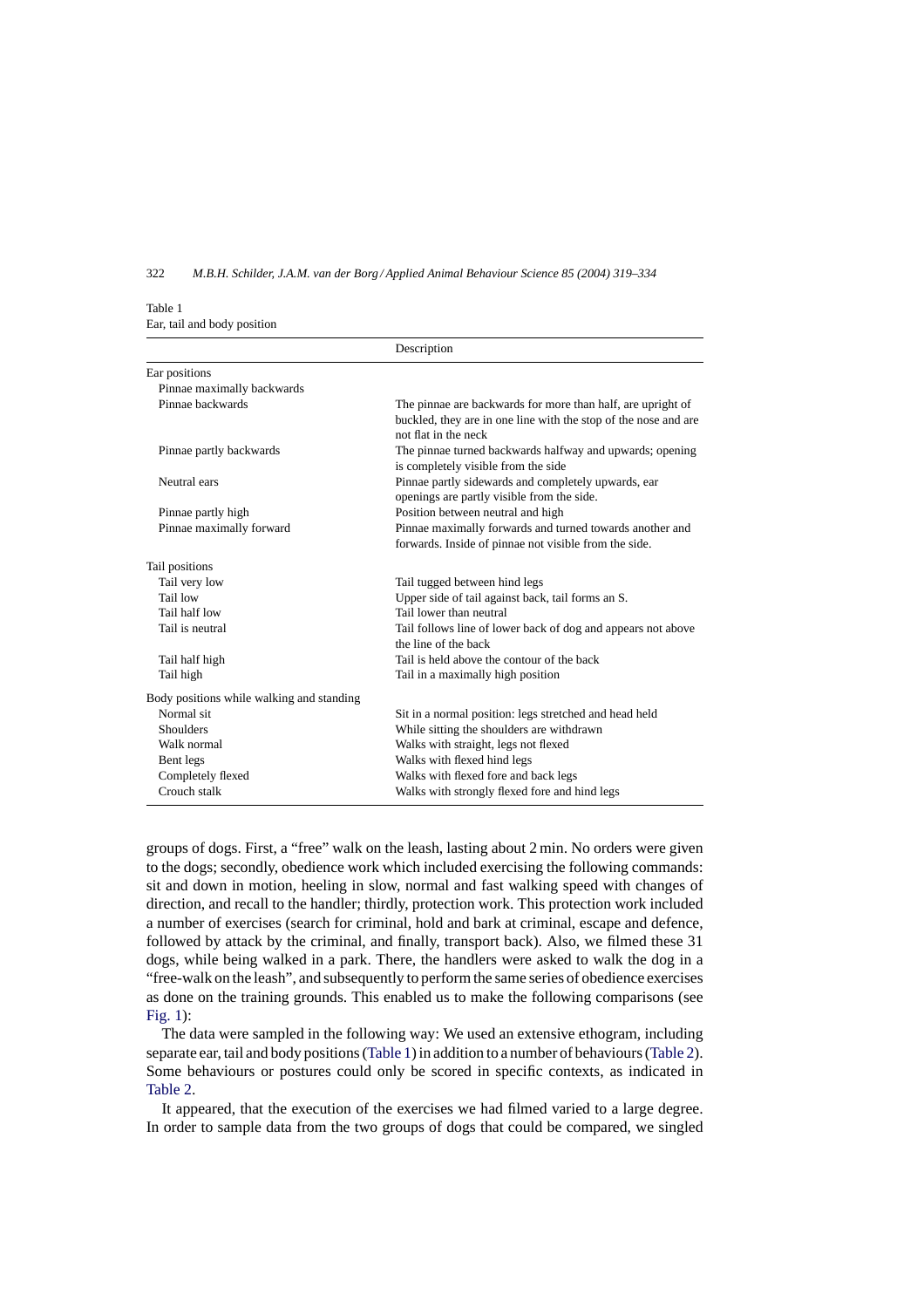| Behaviour             | Description                                                            | Scored during |           |         |       |
|-----------------------|------------------------------------------------------------------------|---------------|-----------|---------|-------|
|                       |                                                                        | Free<br>walk  | Obedience | Manwork | Shock |
| Panting               | Only start scored                                                      | X             |           |         |       |
| Tongue out            | Tip of tongue is briefly extended                                      | X             | X         | X       | X     |
| Lick lips             | Part of tongue is shown and moved along<br>the upper lip               | X             | X         | X       | X     |
| yawn                  | Includes intention movement                                            | X             | X         | Χ       | X     |
| Replacement-sniffing  | Sudden, short sniffing of ground, included<br>its intention movement   | X             | X         | X       | X     |
| Squeal                | Short, repeated high pitched vocalisation                              | X             | X         | X       | X     |
| Shake                 | Shake body or head                                                     | X             | X         | X       | X     |
| Jump                  | Jumps against owner                                                    | X             | X         | X       | X     |
| Bite leash            |                                                                        | X             | X         |         |       |
| Urinate               | Urinate in sitting or standing position                                | X             | X         |         |       |
| High sounding yelping | Stronger and higher pitched yelping                                    | X             | X         | X       | X     |
| High sounding bark    | Single, high pitched bark                                              | X             | X         | X       | X     |
| Fast open-and-close   | Mouth opens just about 1 cm and almost<br>closes in fast alternation   | X             | X         | X       | X     |
| Bark                  | Normal barking                                                         | X             | X         |         |       |
| Turn away head        | Head is turned away from owner or<br>criminal                          |               | X         | X       | X     |
| Lift front paw        |                                                                        |               | X         | X       | X     |
| Look at owner         |                                                                        |               |           | X       |       |
| Bark at criminal      | High voiced, repeated barking at criminal                              |               |           | X       | X     |
| Screaming bark        | Low pitched, loud bark                                                 |               |           |         | X     |
| Growl-bark            | Bark + simultaneous growling at criminal                               |               |           | X       |       |
| Soundless bark        | Soundless barking movements                                            |               |           | X       |       |
| Jaws                  | Jaws shut audibly                                                      |               |           | X       |       |
| Ears back             | Ears back after shock                                                  |               |           |         | X     |
| Tail lowered          | Tail lowered after shock                                               |               |           |         | X     |
| Crouch                | Dog ducks, with legs flexed and head<br>towards ground                 |               |           | X       | X     |
| <b>Back lowered</b>   | Only backside of body lowered                                          |               |           |         | X     |
| Head movement         | Characteristic movement sidewards and<br>downwards after being shocked |               |           | X       | X     |
| Snap                  | Snapping at owner                                                      |               |           | X       | X     |
| Avoid                 | Moving away from criminal with high<br>speed                           |               |           | X       | X     |
| Circle                | Turn $180-360^\circ$ at point                                          |               |           | Χ       | X     |
| Fast head movements   | Dogs looks from owner to criminal in fast<br>alternation               |               |           | X       |       |

<span id="page-4-0"></span>Table 2

Behaviours, scored in four different contexts

An X denotes that the behaviour concerned has been scored in a particular context.

out instances that occurred in all exercises in all dogs, in order to score the behaviours that occurred at those moments. During free walk it was sufficient to score tail, body and ear positions just once and exactly 1 min after the beginning of the excersise. We used a one–zero sampling method to sample the other behaviours of the ethogram. During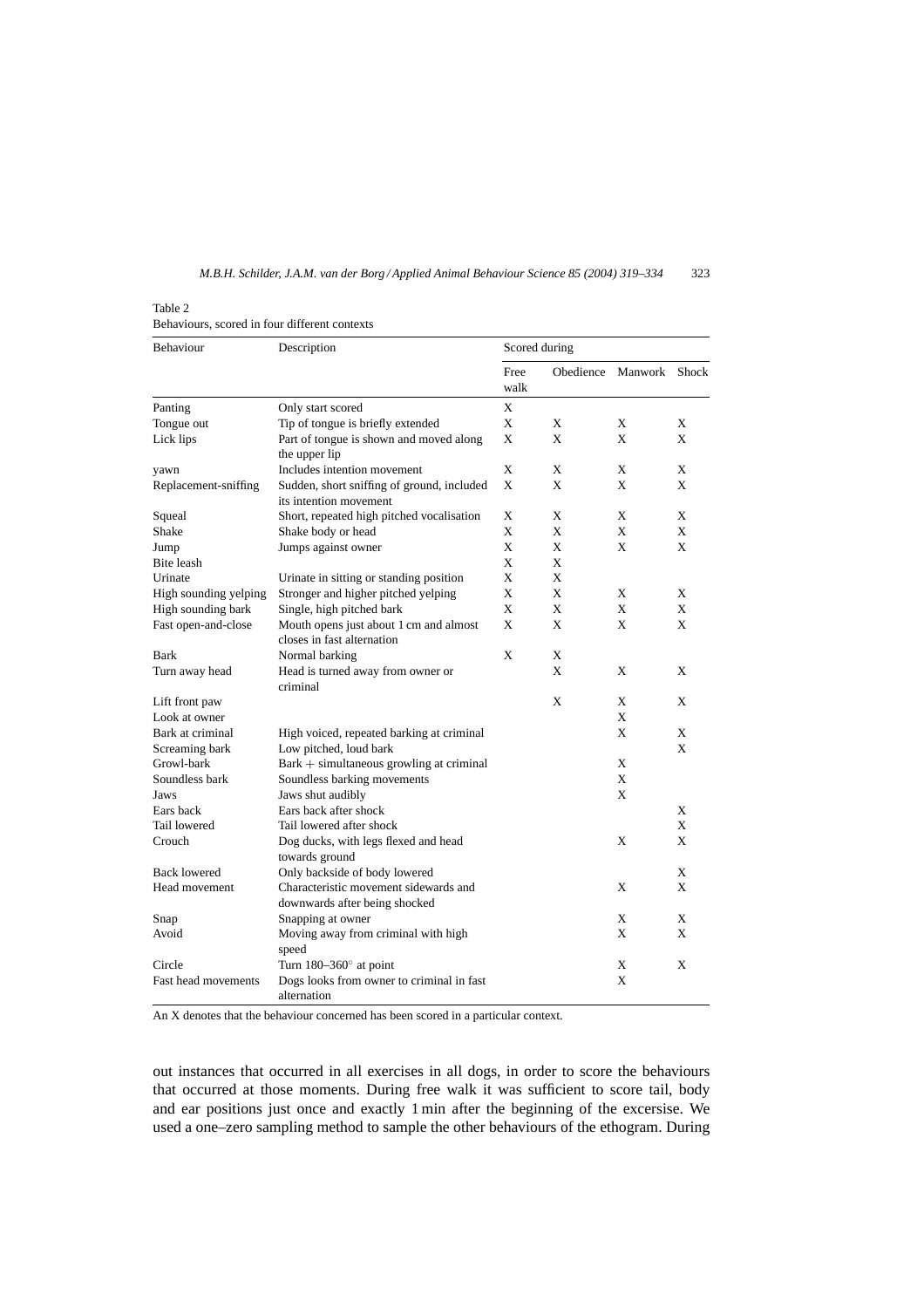<span id="page-5-0"></span>

Fig. 1. The design of the study: the numbered arrows between conditions denote the comparisons that have been investigated. Control: control dogs, shocked: shocked dogs.

obedience exercises (14 commands) we could sample the ear positions 19 times, and the tail and body positions each seven times. Using one–zero sampling on 17 occasions again scored other behaviours. During protection work, the execution turned out to be so variable, that meaningful comparisons between both groups were possible only when using the data on "transport back of the criminal", which stands for the following sequence: the handler orders the would be criminal to walk; the dog has to heel and follow the criminal together with the handler for about 30 m.

Here we used one–zero sampling for postures and behaviours. The tail and ear postures were scored 3 s after the first command; other behaviours were scored during 10 s after that first command, using one–zero sampling. All these observations lasted about 7 min per dog.

To each of the six ear and tail positions a score was allotted: the highest position got a −1, the lowest position got a −6. For each of the three contexts (free walk, obedience and protection work), for each training situation (park and training grounds) and for each dog an average ear, tail and body position was calculated.

Data for the two groups were compared using the Mann–Whitney *U* (MWU) test. When different contexts for the same group of dogs were compared we used the Wilcoxon matched pairs (WMP) test. In comparison, we left out behaviours that occurred in less than 50% of the dogs. We did this to prevent data from being influenced by just a few dogs.

Statistical tests were two-tailed, except in those cases, where we formulated explicit expectations: namely when comparing control with shocked dogs and when comparing free walking with training. Nominal *P*-values using an improved Bonferroni method (cf [Hochberg, 1988\)](#page-15-0), were also calculated, but are not shown here. When correction lead to a *P*-value becoming >0.05, the *P*-value concerned has been marked with an asterisk (\*).

# **3. Results**

## *3.1. Reliability of our observations*

For data from two separate observation sessions, made in shocked dogs that walked freely and did obedience exercises on the training grounds, we compared the scores for the ear and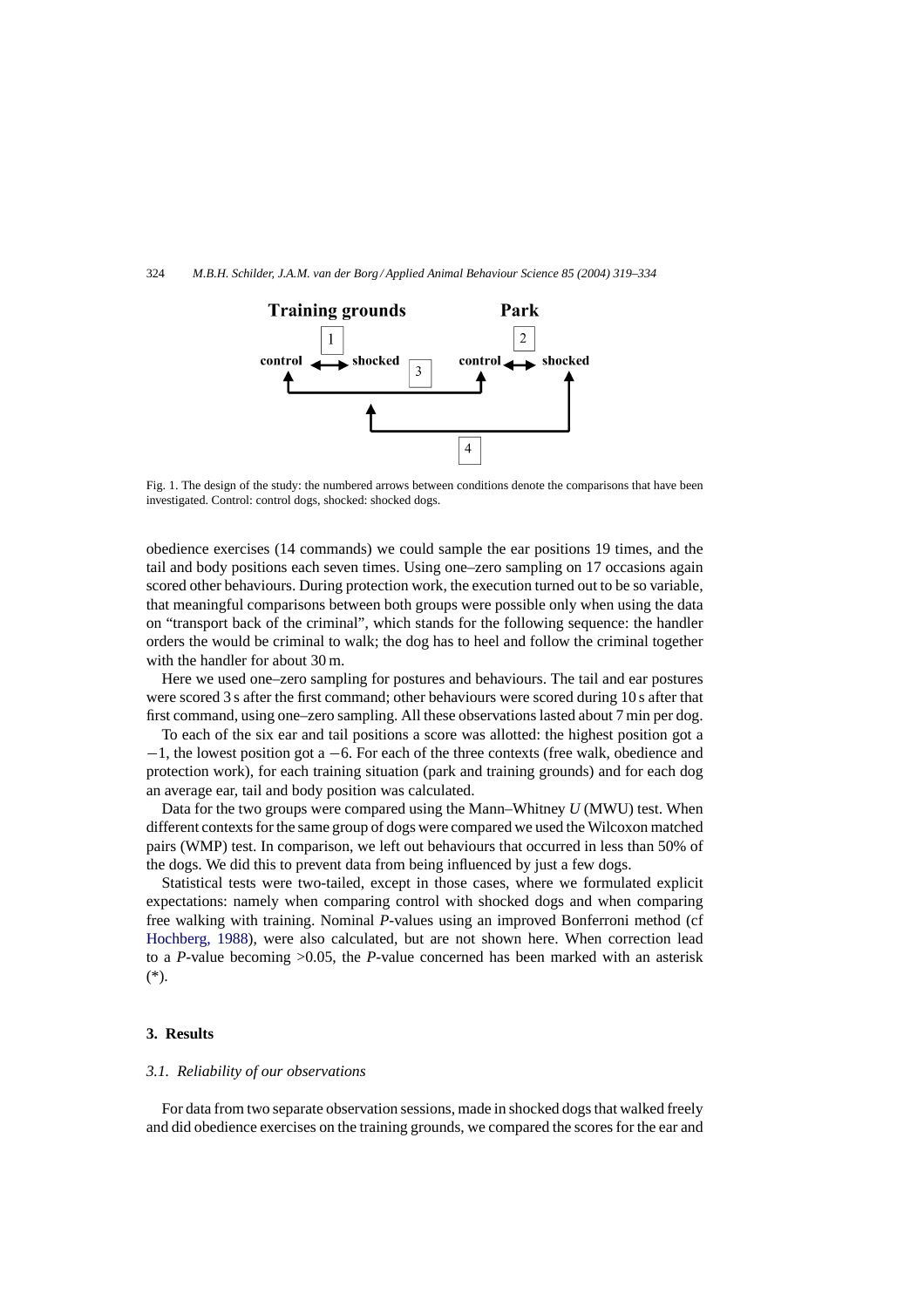<span id="page-6-0"></span>tail positions and frequencies of some five behaviours that occurred in more than 50% of the dogs. Therefore, the number of dogs may vary per test. For this purpose we calculated Spearman's rank correlation coefficients.

During free walking, the ear positions for the two data sets were highly correlated:  $r = 0.92$ ,  $P < 0.000$ . Tail positions correlated highly also:  $r = 0.70$ ,  $P = 0.003$ . Other behaviours could not be tested due to a too low number of dogs performing these.

During obedience work, both the ear positions ( $N = 15$ ,  $r = 0.90$ ,  $P < 0.000$ ), and the tail positions ( $N = 15$ ,  $r = 0.74$ ,  $P = 0.003$ ) were highly correlated. For most of the remainder of the behaviours that could be tested, the same was true—tongue flicking:  $N = 9$ ,  $r = 0.69$ ,  $P = 0.006$ ; lick mouth:  $N = 6$ ,  $r = 0.85$ ,  $P < 0.000$ ; yawning:  $N = 9$ ,  $r = 0.59$ ,  $P = 0.03$ ; and turn away:  $N = 15$ ,  $r = 0.71$ ,  $P = 0.005$ . The only exception was the behaviour lift front paw:  $N = 8$ ,  $r = 0.57$ ,  $P = 0.34$ .

We concluded, that for the tail and ear positions and for most of the stress-related behaviours that we were able to test, that the results from two different data sets were sufficiently similar and that our measuring methods therefore were reliable.

# *3.2. Direct behavioural effects of shocks*

The most frequent wrongdoings by the dogs that elicited a shock from the trainer, were the following: dog does not obey "let go" command:  $34 \times$ ; dog heels ahead of the handler:  $33\times$ ; dogs bites the criminal at wrong moment  $12\times$ ; dog reacts too late on command "heel": 8×. In six more contexts the dogs received four or fewer shocks.

The frequencies of behavioural reactions are shown in Table 3.

| Behaviour                    | Frequency | No. of dogs |
|------------------------------|-----------|-------------|
| Lowering of ear position     | 46        | 22          |
| High sounding yelp           | 35        | 17          |
| Tongue flicking              | 30        | 18          |
| Lowering of tail position    | 27        | 13          |
| Squeel                       | 23        | 13          |
| Characteristic head movement | 22        | 7           |
| Avoidance                    | 20        | 14          |
| Screeming bark               | 12        | 5           |
| Crouch                       | 11        | 6           |
| High sounding bark           | 9         |             |
| Lift front leg               | 8         | 8           |
| <b>Back lowered</b>          | 8         |             |
| Jump                         |           | 6           |
| Snapping at owner            | 6         | 4           |
| Lick mouth                   | 5         | 2           |
| Circle                       | 4         | 2           |
| Shake                        | 3         | 2           |
| Sniff ground                 |           |             |
| No reaction                  | 12        |             |

Table 3 Direct reactions of 32 dogs to 107 shocks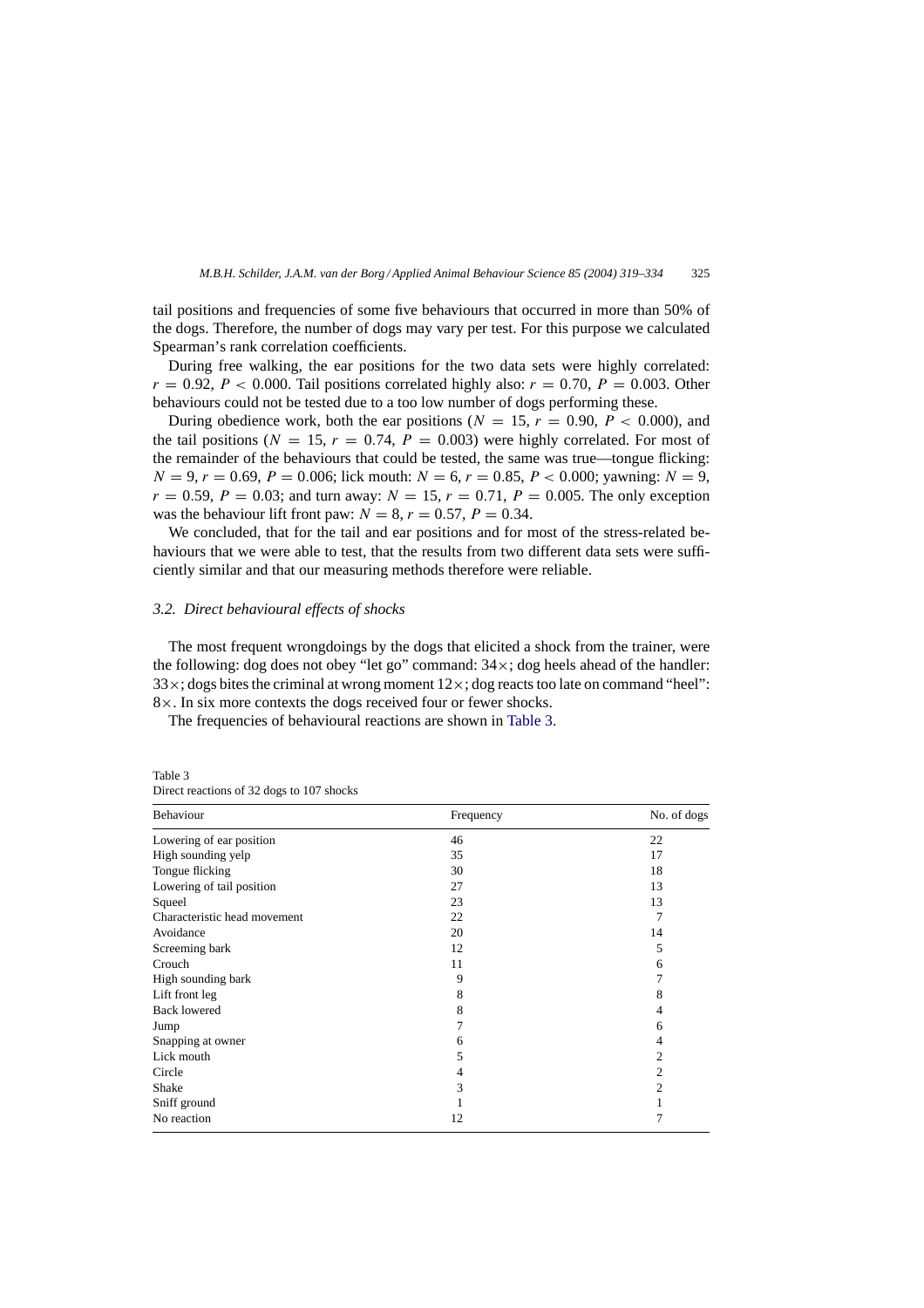# <span id="page-7-0"></span>*3.3. Are there long-term effects?*

*3.3.1. Does the behaviour on the training grounds of shocked dogs differ from that of control dogs?*

Testing for possible differences between control and shocked dogs ( $N = 15$  and 16, respectively) on the training grounds (comparison 1, see Fig. 2a–e) rendered the following results, using one-tailed MWU tests.

During free walking, shocked dogs had lower ear positions than controls ( $U = 51.5$ ,  $P = 0.006$ , but tail positions did not differ ( $U = 82.5$ ,  $P = 0.14$ ).

Regarding stress-related behaviours, only the occurrence of licking lips could be tested using the Fisher exact probability test. Significantly more shocked dogs showed licking lips than did control dogs ( $P = 0.005$ ). The other behaviours occurred too rarely to be tested.

During obedience exercises, again, the shocked dogs had lower ear positions than did the control dogs ( $U = 68$ ,  $P = 0.041$ <sup>\*</sup>), tail positions again did not differ ( $U = 110.5$ ,



Fig. 2. (a–e) Significant differences in postures and behaviours between control dogs and shocked dogs on the training grounds. Averages and S.E.M.'s are given. Av.: average; freq.: frequency; observ.: total observation time. For (a) and (b), the more negative the number on the *y*-axis, the lower the position of the ears.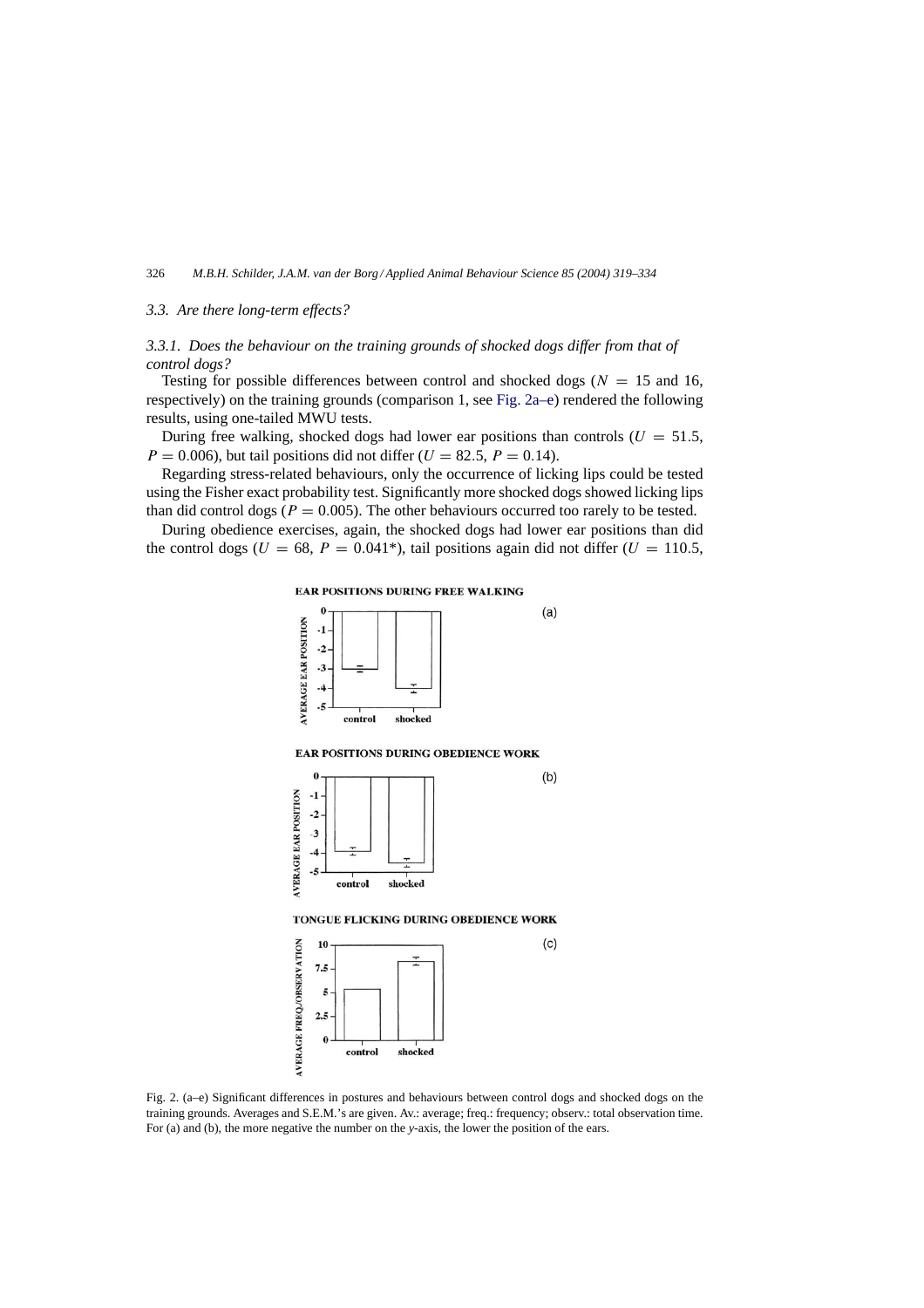<span id="page-8-0"></span>

Fig. 2. (*Continued* ).

 $P = 0.211$ ). We could test five stress-related behaviours for differences between the two groups. Tongue flicking was shown more by shocked dogs ( $U = 51$ ,  $P = 0.006$ ); as was lift front paw ( $U = 55$ , \* $P = 009$ ). The remaining three behaviours that could be tested, lick lips (U = 114, P = 0.830), yawning (U = 118, P = 0.953), and turn away (U = 88,  $P = 0.216$ ) were shown about equally often by both groups.

During protection work, ear positions in shocked dogs were lower ( $U = 45$ ,  $P = 0.004$ ) than in control dogs, but tail positions did not differ  $(U = 92.5, P = 0.412)$ . Also, shocked dogs showed more paw lifting  $(U = 40.5, P = 0.007)$ . Furthermore, significantly more shocked dogs walked with completely flexed limbs than control dogs (7 versus 2, Fisher exact probability test,  $*P < 0.05$ ), but there were no differences regarding the numbers of dogs in both groups that showed tongue flicking or licking lips. Average values and S.E.M.'s are presented in [Fig. 2a–e.](#page-7-0)

#### *3.3.2. Does the behaviour of shocked dogs in a park differs from that of control dogs?*

Comparison 2 (all MWU tests, one tailed, with  $N = 15$  for shocked dogs and  $N = 10$ for control dogs) rendered the following results.

While walking on the leash, shocked dogs showed lower ears more often  $(U = 34, P =$ 0.023) but not lower tail positions ( $U = 67.5$ ,  $P = 0.680$ ) than control dogs. Stress-related behaviours were too rare to be tested. During obedience exercises, again, ear positions of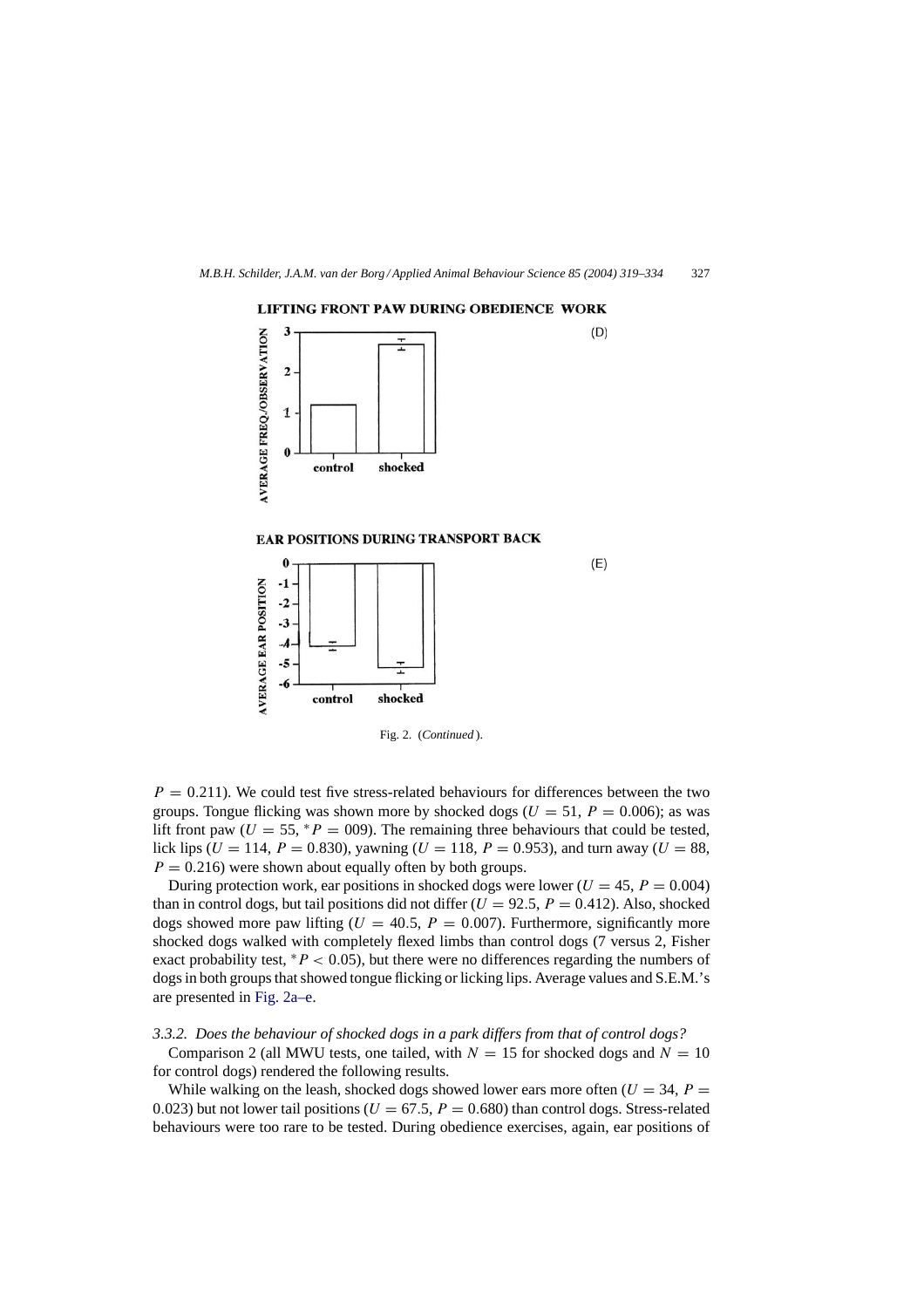

Fig. 3. (a–c) Significant differences in postures and behaviours between control dogs and shocked dogs in a park. Averages and S.E.M.'s are given. Av.: average; freq.: frequency; observ.: total observation time. For (a) and (b), the more negative the number on the *y*-axis, the lower the position of the ears.

shocked dogs were lower than for control dogs ( $U = 30, *P = 0.012$ ), but not so the tail positions ( $U = 49.5$ ,  $P = 0.160$ ). Of five stress-related behaviours that could be tested, only tongue flicking was shown more by shocked dogs ( $U = 12.5$ ,  $P = 0.001$ ), lick lips  $(U = 54, P = 0.261)$ , lift front leg  $(U = 54, P = 0.261)$ , yawning  $(U = 70, P = 0.810)$ and turn away ( $U = 49.5$ ,  $P = 0.160$ ) were shown equally often by both groups of dogs. Average values and S.E.M.'s are presented in Fig. 3a–c.

# *3.4. Is being on the training grounds more stressful than being in the park?*

# *3.4.1. Are control dogs more frightened on the training grounds than in the park?*

Two-tailed WMP tests for  $N = 10$  dogs, resulted in no significant differences for ear or tail positions during free walking of control dogs ( $N = 1$  (9 ties),  $T = 0$ ,  $P = 0.317$  in both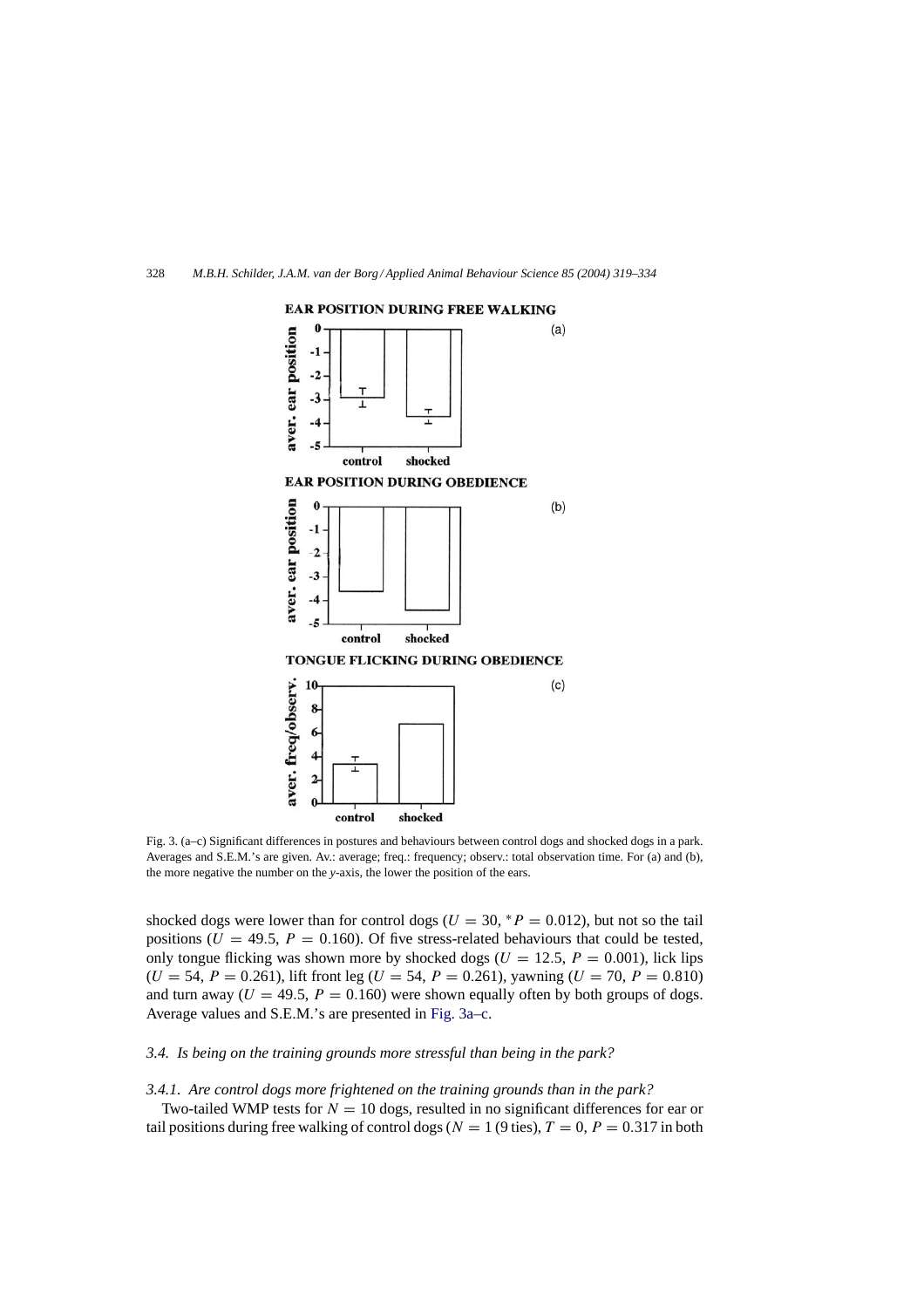

#### TONGUE FLICKING BY CONTROL DOGS **DURING OBEDIENCE WORK**

Fig. 4. Significant difference in behaviour between park and training grounds for control dogs. Average and S.E.M. are given. Av.: average; freq.: frequency; observ.: total observation time.

situations). During obedience work, again, no differences between ear and tail positions in park and training grounds could be detected. ( $N = 10$ ,  $T = 13.5$ ,  $P = 0.152$  and  $N = 9$ ,  $T = 15.0, P = 0.370$ , respectively).

From the stress-related behaviours, five occurred frequently enough to be tested. Only tongue flicking occurred more on the training grounds than in the park ( $N = 7$ ,  $T = 2.5$ ,  $P = 0.003$ . The other tested behaviours, lick lips ( $N = 8$ ,  $T = 16$ ,  $P = 0.763$ ), lift front paw ( $N = 5$ ,  $T = 6$ ,  $P = 0.680$ ), yawning ( $N = 1$  (9 ties),  $T = 1.0$ ,  $P = 0.655$ ), turn away ( $N = 8$ ,  $T = 10.5$ ,  $P = 0.271$ ), were shown equally often in both conditions. Average value and the S.E.M. of the only significant difference found are presented in Fig. 4.

# *3.4.2. Are shocked dogs more frightened on the training grounds than in the park?*

WMP tests on comparison 4 revealed that during free walking ear positions did not differ between situations ( $N = 11$ ,  $T = 17.5$ ,  $P = 0.156$ ), but that shocked dogs carried their tails lower on the training grounds than in the park ( $N = 8$ ,  $T = 0$ ,  ${}^*P = 0.009$ ). Lick lips ( $N = 10$ ,  $T = 5.5$ ,  ${}^*P = 0.024$ ) and lift front paw ( $N = 13$ ,  $T = 7$ ,  $P = 0.026$ ) were shown more often on the training grounds, but tongue flicking  $(N = 14, T = 27.5,$  $P = 0.115$ ), yawning ( $N = 8$ ,  $T = 8.5$ ,  $P = 0.176$ ) and turn away ( $N = 7$ ,  $T = 8.5$ ,  $P = 0.262$ ) were shown about equally often in both conditions. See [Fig. 5a–c](#page-11-0) for average values and S.E.M.'s.

# *3.4.3. Is being trained more stressful than being walked?*

By means of two tailed WPM tests we investigated whether or not postures or the occurrence of stress-related behaviours differed between being walked or being trained for controls and shocked dogs.

For shocked dogs, ear positions were lower during obedience work than during walking ( $N = 16$ ,  $T = 0$ ,  $P = 0.000$ ). Also, during protection work ear positions were lower than during walking ( $N = 15$ ,  $T = 12$ ,  $P = 0.006$ ). Tail positions were lower during obedience than during walking ( $N = 16$ ,  $T = 0$ ,  $P = 0.000$ ). There were no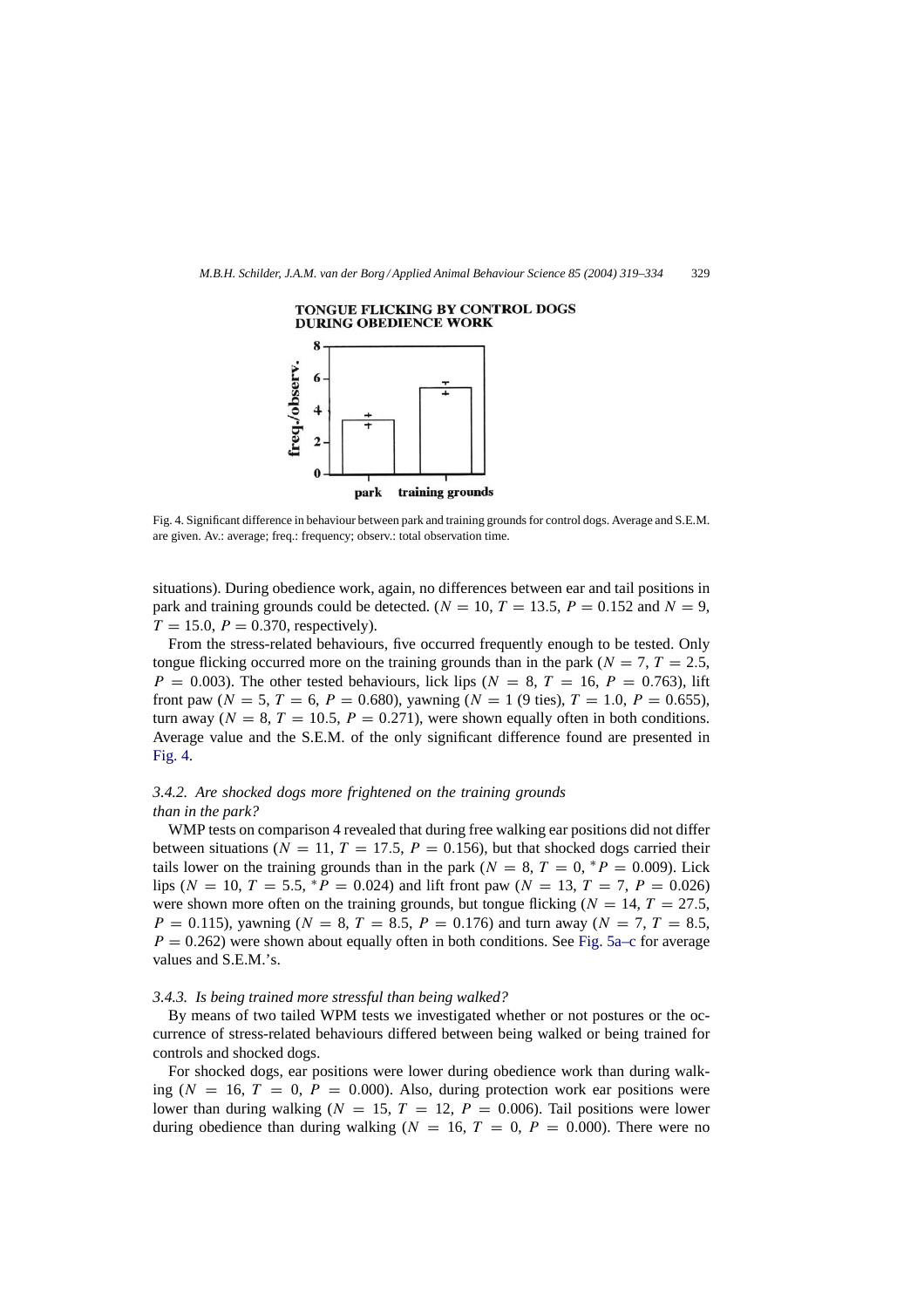<span id="page-11-0"></span>

Fig. 5. (a–c) Significant differences in postures and behaviours between park and training grounds for shocked dogs. Averages and S.E.M.'s are given. Av.: average; freq.: frequency, observ.: total observation time. For (a), the more negative the number on the *y*-axis, the lower the position of the tails.

differences in tail positions when comparing walking and protection work ( $N = 10$ ,  $T =$ 16,  $P = 0.256$ ). Differences in the occurrence of stress-related behaviours could not be tested.

For control dogs, trends were the same. Ear positions were lower during obedience than during walking ( $N = 14$ ,  $T = 4$ ,  $P = 0.002$ ). During protection work, ear positions also were lower than during walking ( $N = 9$ ,  $T = 0$ ,  $P = 0.006$ ). Tail positions also were lower during obedience than during walking ( $N = 15$ ,  $T = 0$ ,  $P = 0.001$ ), and during protection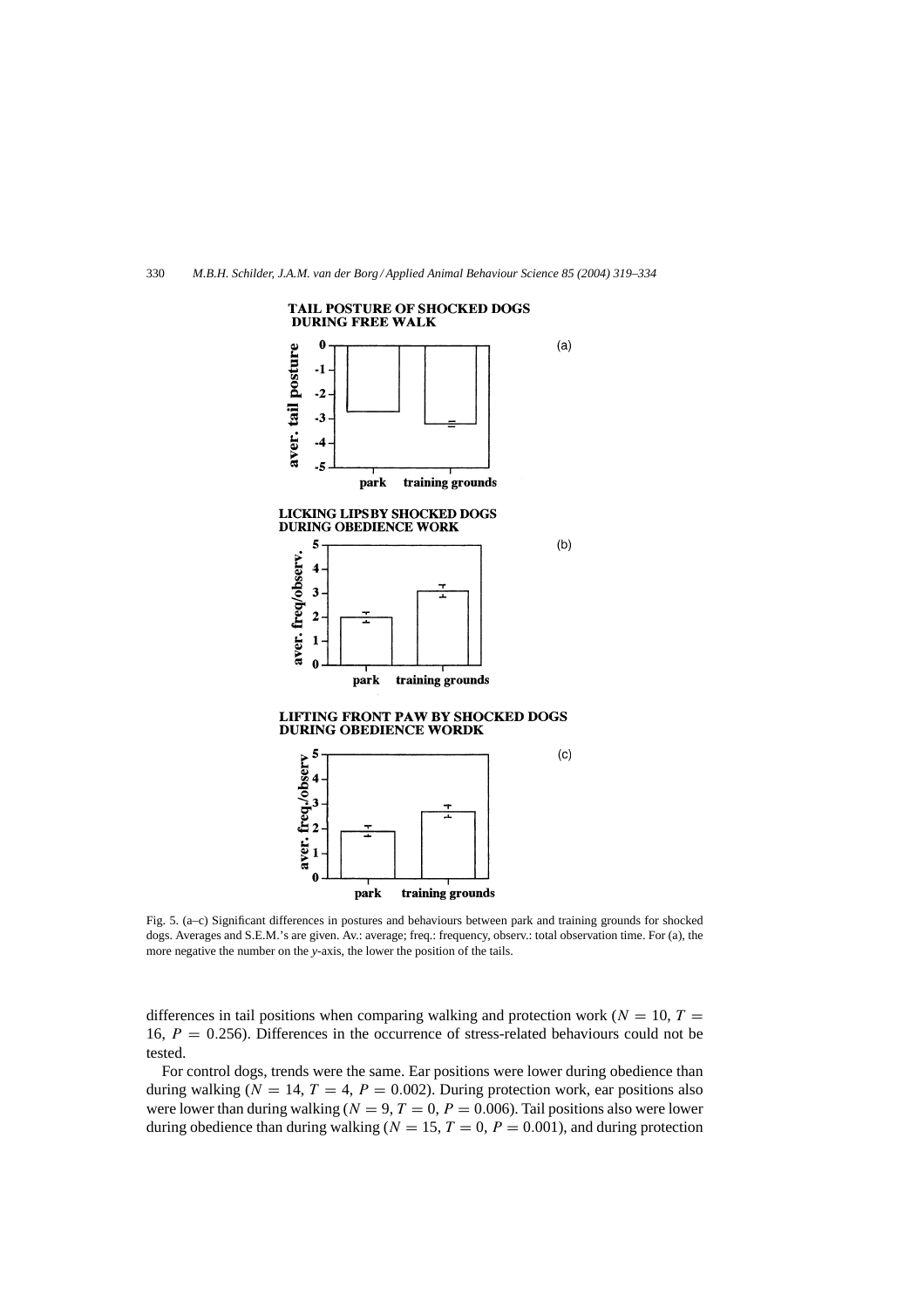work these were almost significantly lower than during free walking  $(N = 7, T = 3.5,$  $P = 0.058$ .

# **4. Discussion**

## *4.1. On the methods*

The fact that several simultaneous comparisons have been made when answering a question necessitates the use of a (improved) Bonferroni correction. On the other hand, we measured the same behaviours and postures in different conditions, so that in fact a kind of repeated measurement design was used. The risk of using a Bonferroni correction is, that meaningful significant differences may disappear. This is illustrated by the disappearance of the significant difference between shocked and control dogs concerning their ear position during obedience exercises on the training grounds [\(Section 3.3.1\).](#page-7-0) A similar difference shows up in [Section 3.3.2.](#page-8-0) This significance also would disappear after correction. The fact that this repeated measurement would render identical significant results by chance is remote. This is the reason why we showed uncorrected *P*-values.

# *4.2. Is being shocked painful or just annoying?*

Inspection of [Table 3, d](#page-6-0)epicting immediate responses of dogs to shocks, shows a number of behaviours, that in the literature are connected to pain, fear and/or submission. Lowering of the components that make up the posture of the dog (ear and tail position and position of head and body), are related to submission and fear [\(Fox, 1974; van Hooff and Wensing,](#page-15-0) [1987; Beerda et al., 1997, 1999, 2000\) a](#page-15-0)nd harsh training ([Schwizgebel, 1982\).](#page-15-0) Beerda et al. have shown, that, even in the absence of a person or dog, dogs lower their posture when confronted with an unexpected aversive stimulus. This shows that lowering of the posture is not an expression of submission per se, but certainly is connected to fear. They also have shown, that certain behaviours (e.g. lifting a front paw, tongue flicking, licking lips and vocalisations) are connected to either chronic or acute stress.

Vocalisations are also indicative of pain ([Hellyer, 1999; Noonan et al., 1996; Conzemius](#page-15-0) [et al., 1997\),](#page-15-0) especially the higher frequency squeals, yelps and barks. Biting attempts can be interpreted as pain-induced aggression ([Light et al., 1993; Ulrich, 1966; Polski, 1998\).](#page-15-0) A characteristic, swift head movement sidewards and downwards often follows a shock as does a swift avoidance action. Both these reactions also indicate that reception of a shock is unpleasant. All in all these responses show that shocks elicit fear and pain responses. This means that shocks are not just a nuisance, but are really painful. In spite of the enormously high arousal of the dogs in this type of training, that very likely implies an increase of analgesia, receiving a shock may sometimes be perceived as a traumatic event by a dog. One of our study dogs still behaved as though it received shocks during protection work although the last shock was delivered 1.5 years before!

Although shocks may be painful, this does not imply that there is physical damage. A recent report on possible damage by the use of shock collars provides no evidence for physical damage and states that this is even unlikely ([Klein, 2000\).](#page-15-0)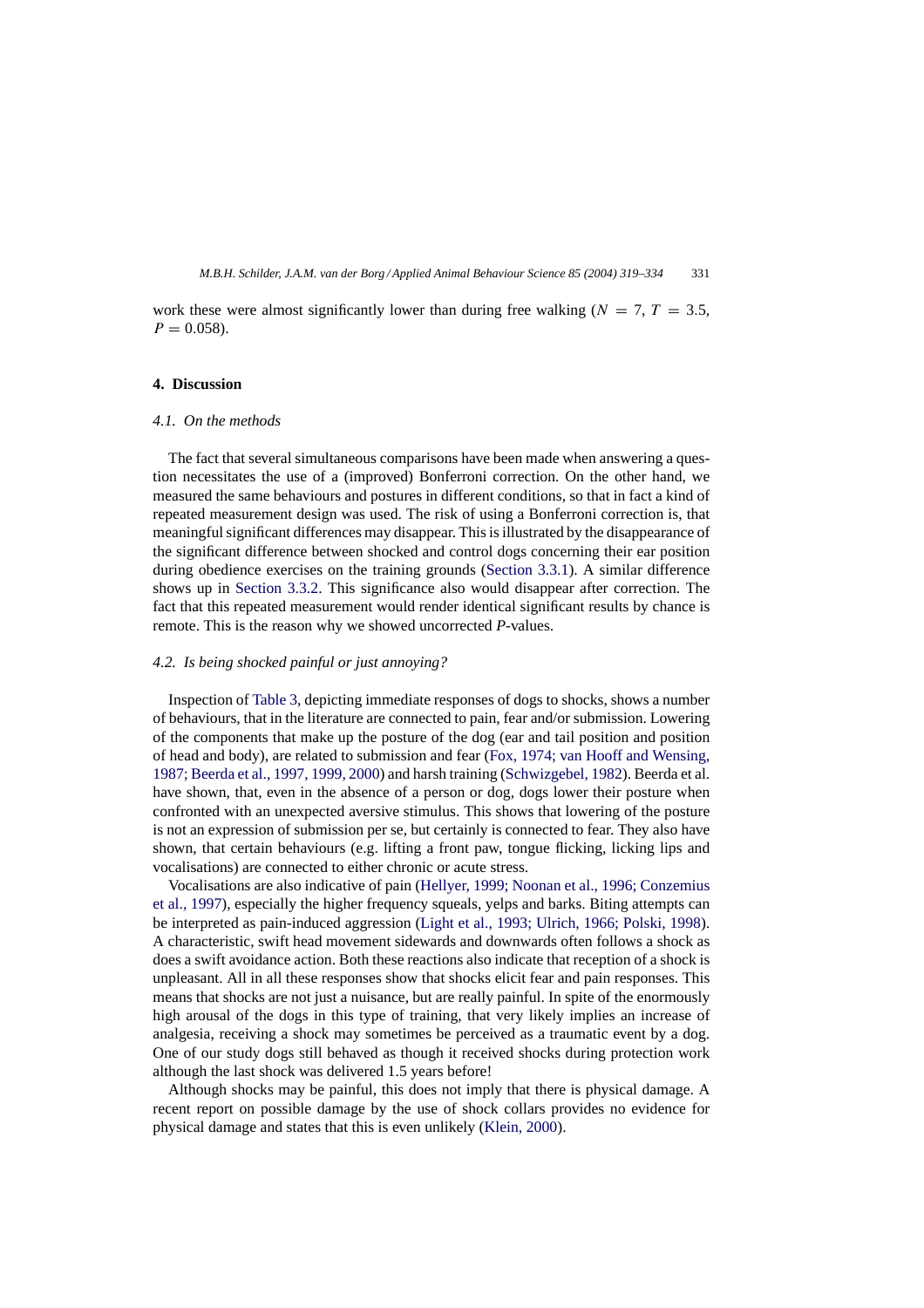# *4.3. Is the welfare of shocked dogs impaired?*

In spite of the impossibility of controlling the events taking place in the park and on the training grounds, a careful choice of opportunities to score behaviours and postures made it possible to sample behavioural data that enabled us to compare the postures and behaviours of shocked dogs with those of control dogs and thus to investigate a possible lasting impact of being shocked. The differences that we found between shocked and control dogs were small but consistent. From the facts that: (a) shocked dogs consistently showed a lower ear posture than control dogs during free walking and obedience in park and on training grounds, and that shocked dogs showed lower ear positions while involved in protection work; (b) shocked dogs show tongue flicking more often during obedience work in park and training field; (c) shocked dogs show more lifted front paw during obedience work, we conclude that:

- (1) shocked dogs are more stressed than control dogs on the training grounds;
- (2) shocked dogs are also more stressed than control dogs in the park;
- (3) shocked dogs connect their handlers with getting shocks;
- (4) shocked dogs may also connect orders given by their handlers with getting shocked.

The second point illustrates that effects of the electric collar, at least when used in a harsh way, may be visible outside the training area. The most likely factor here is the presence of the handler. In spite of the fact that some 75% of handlers and trainers that were interviewed by a student of ours are of the opinion, that the dogs do not relate the presence of the handler with getting shocked, the dogs obviously do. Secondly, we have some evidence that getting an order, which previously was immediately followed by a shock or shocks, had obtained a negative connotation: for example one dog, shocked immediately after getting a "heel" command, yelped after getting the next "heel" commands without being shocked.

All this means, that when in presence of the handler, the dog has learned to expect something aversive. Obviously, the enormous rewards the dogs experience during training, i.e. chasing down, catching a criminal and winning the sleeve, do not counter the negative effects of getting shocked. This is in spite of the fact that handlers of non-shocked dogs admitted that they use prong collars, and that their dogs experienced beatings and other harsh punishments, such as kicks or choke collar corrections.

Afterwards we wished that we had done a control experiment; namely have the shocked and control dogs walked by an unknown person. Our results largely confirm the findings of [Schwizgebel \(1982\)](#page-15-0) who showed that dogs from trainers that punished a lot, showed lower postures, a flexed sitting position and a lifted paw and tongue flicking.

We also have shown that the training in itself is stressful for both groups of dogs as compared to walking on the leash. The example given above is one of the many mistakes that were made during protection dog training: the command was followed by a shock so quickly that the dog was not able to prevent a shock. This leads to an unwanted conditioning: the dog has learned that getting a command predicts getting a shock.

We hope a future comparison of German shepherd dogs trained in a more friendly way will bear out that indeed a friendly training regime leads to less signals of stress. We have not proved that the long-term welfare of the shocked dogs is hampered, but we have made clear that it is under serious threat.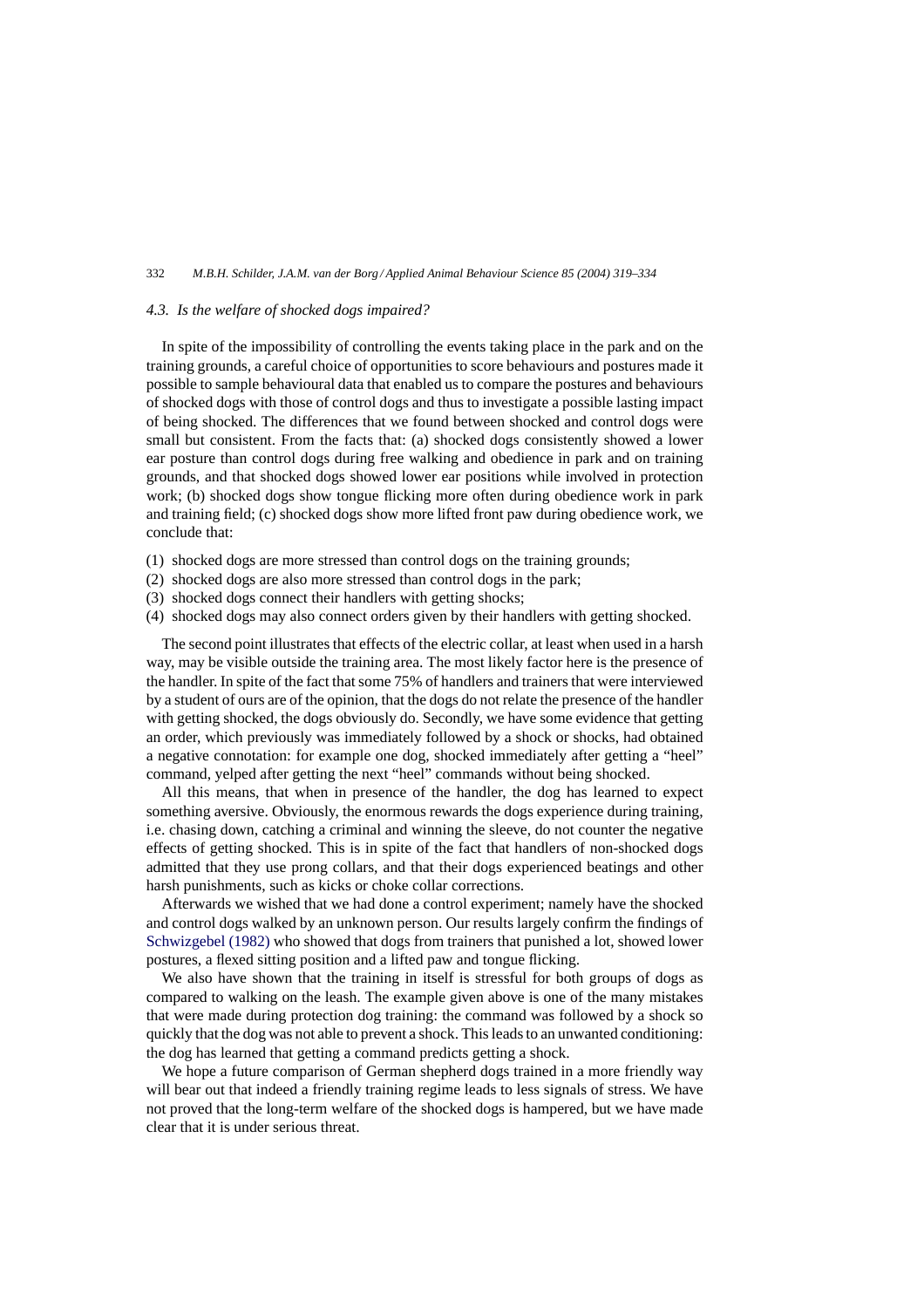# *4.4. Why is there so much and such heavy punishment during police and guard dog training?*

First, this type of training is typically and traditionally work by and for men: it is mostly men, that do these trainings and they have been doing it their way and successfully for many years. Men mostly are harder on animals than women, men may be perceived as more threatening than females [\(Wells and Hepper, 1999; Hennesy et al., 1997\). S](#page-15-0)econdly, training time is too short. Thirdly, prestige is an important factor: championships or high rankings count heavily. All this promotes severe punishment in order to get quick results. Success in training does not promote willingness to change the type of training. Fourth, the type of dog used here are highly motivated, hard, temperamental and possess low biting thresholds. They stem from special breeding lines and quickly become so excited, that mistakes are easily made and commands not obeyed. This also promotes punishments. Also, the high excitement may have analgesic effects, so that softer physical punishments do not have the desired effect.

Fifth, during training excessive emphasis is being laid upon biting. The "let go" command, that is often not obeyed and therefore elicits punishment, is trained much later than biting.

Last, these dogs are expensive to extremely expensive animals. Handlers and trainers both want to get the maximum out of the animals.

# *4.5. Conclusions and recommendations*

We concluded that shocks received during training are not only unpleasant but also painful and frightening. Furthermore, we found that shocked dogs are more stressful on the training grounds than controls, but also in a park. This implies, that whenever the handler is around, the dog seems to expect an aversive event to occur. A second unwanted association might be that the dogs have learned to associate a specific command with getting a shock.

Apart from the acute pain and fear, these expectations may influence the dog's well being in the long term in a negative way. To counter misuse of the shock collar, it is proposed to ban its use for "sports", but save it for therapeutic applications, such as for suppressing hunting and killing sheep. The effects we found occurred in spite of the fact that control dogs also underwent fairly harsh training regimes.

Trainers and handlers should study learning theory far better and review the structure of the training in order to teach the let go command in an earlier phase and to reduce the number of mistakes. They should incorporate more rewards during exercises. Also, less temperamental and less forceful dogs should be bred. This also would decrease the chance that dogs make mistakes for which they could receive punishment.

# **Acknowledgements**

We wish to thank all the officials, trainers and dog handlers who had the courage to participate in the research. They did this in spite of the fact that the results could be critical regarding their handling of the dogs. We also thank them for their friendly reception. We especially wish to thank Debbie Reijnders, who gave us access to the rather closed world